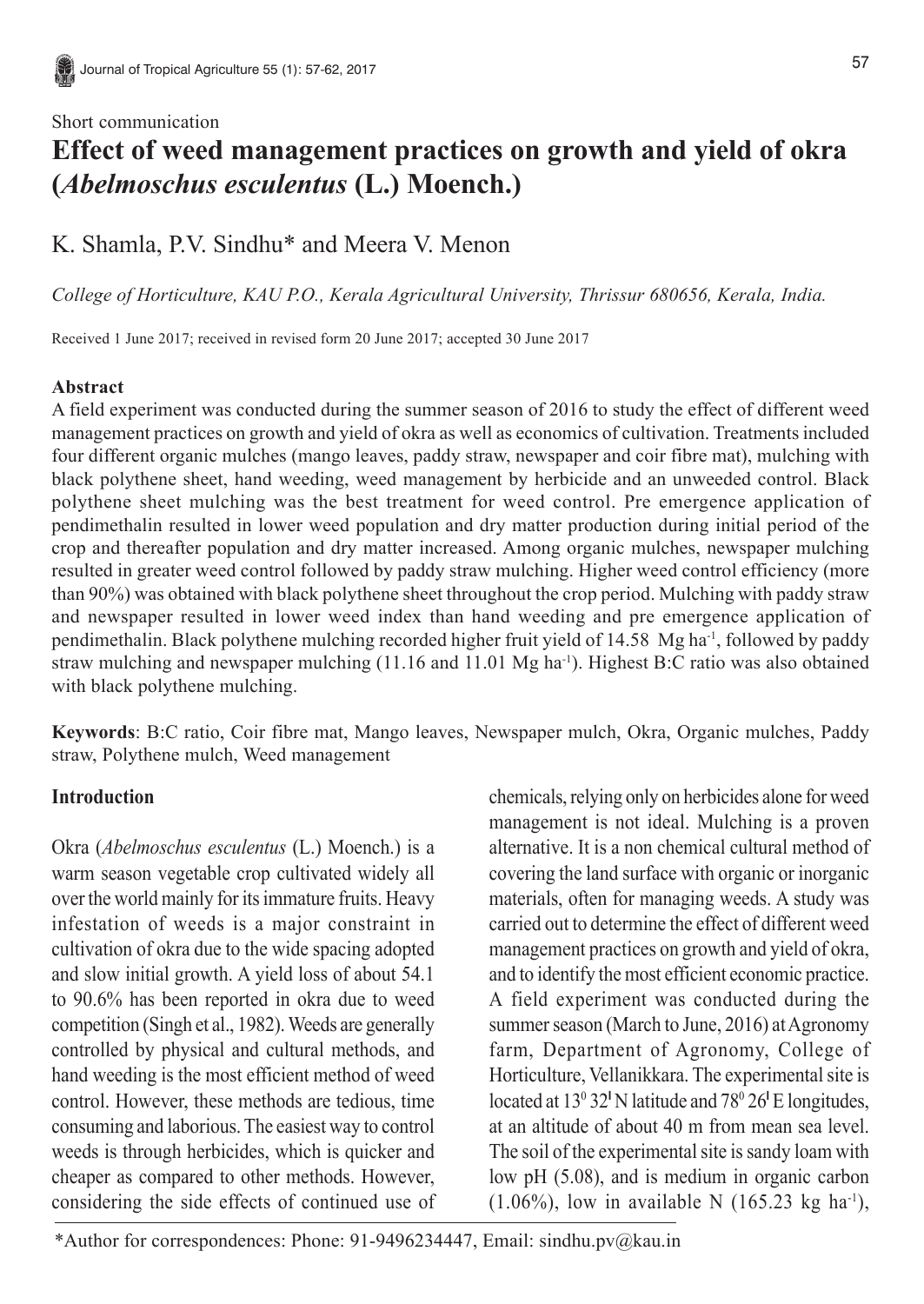Effect of weed management practices on growth and yield of okra (*Abelmoschus esculentus* (L.) Moench.)

| Treatments |                                                                | Plant height (cm) |        |               |  |
|------------|----------------------------------------------------------------|-------------------|--------|---------------|--|
|            |                                                                | 30 DAS            | 60 DAS | <b>90 DAS</b> |  |
| T,         | Mulching with mango leaves + Hand weeding at 45 DAS            | 40.13             | 101.73 | 107.37        |  |
| $T_{2}$    | Mulching with paddy straw + Hand weeding at 45 DAS             | 43.13             | 102.20 | 112.13        |  |
| $T_{3}$    | Mulching with newspaper + Hand weeding at 45 DAS               | 34.53             | 106.77 | 120.80        |  |
| $T_{4}$    | Mulching with coir fibre mat                                   | 38.00             | 99.070 | 102.03        |  |
| $T_{5}$    | Mulching with polythene sheet                                  | 47.07             | 110.23 | 123.87        |  |
| $T_{6}$    | Hand weeding at 20, 45 and 60 DAS                              | 38.80             | 106.17 | 119.87        |  |
| $T_{\tau}$ | Pendimethalin 1.0 kg ha <sup>-1</sup> + Hand weeding at 45 DAS | 33.27             | 105.10 | 115.70        |  |
| $T_{8}$    | Unweeded control                                               | 37.32             | 99.67  | 100.87        |  |
|            | CD(0.05)                                                       | 5.21              | 6.09   | 5.45          |  |

*Table 1*. Effect of weed management practices on plant height of okra

medium in available  $P(12.58 \text{ kg ha}^{-1})$  and medium in available K  $(136.80 \text{ kg} \text{ ha}^{-1})$ . The experiment was laid out in RBD with eight treatments and three replications. The treatments comprised four organic mulches [mulching with fresh mango leaves  $\omega$  5 Mg ha<sup>-1</sup> followed by hand weeding at 45 DAS, dry paddy straw  $\omega$  5 Mg ha<sup>-1</sup> followed by hand weeding at 45 DAS, mulching with newspaper (spread out in two layers) followed by hand weeding at 45 DAS, mulching with coir fibre mat (1000 GSM, spread out)], mulching with black polythene sheet (30 microns), hand weeding thrice at 20, 45, and 60 DAS, pre emergence application of pendimethalin (1.0 kg ha-1) followed by hand weeding at 45 DAS and an unweeded control. Okra variety "Arka Anamika" ( $\omega$  8.5 kg ha<sup>-1</sup>) was used for the experiment with a plot size of  $3.6 \times 3.6$  m<sup>2</sup> and spacing was 60 cm x 30 cm. Mulching was done at the time of sowing as per the treatments.

Growth and yield parameters observed were plant height and number of branches (at 30, 60 and 90 DAS), days to first flowering, days to first harvest, number of fruits per plant and fruit yield. Weed density and weed dry matter production were measured at 20, 45 and 90 DAS. Weed density was measured using a quadrat  $(0.25 \text{ m}^2)$  placed at random in the plots, and the weed species within the quadrat were identified and counted. Weed control efficiency and weed index was worked out as per the formulae suggested by Mani et al*.* (1973) and Gill and Vijaykumar (1969) respectively. The data were subjected to analysis of variance for randomized block design.

Plant height of okra ranged from 33.27 cm to 47.07 cm, 99.67 cm to 110.23 cm and 100.87 cm to 123.87 cm at 30, 60 and 90 DAS respectively (Table 1) and the number of branches increased from 30 DAS to 90 DAS (Table 2). Mulching with black polythene sheet resulted in significantly greater plant height and number of branches throughout the crop period and was on par with  $T_2$  at 30 DAS; with  $T_3$ ,  $T_6$ ,  $T_7$  at 60 DAS and with  $T_3$  and  $T_6$  at 90 DAS. Muhammed

*Table 2*. Effect of weed management practices on number of branches of okra

| Treatments |                                                                | Number of branches |        |        |  |
|------------|----------------------------------------------------------------|--------------------|--------|--------|--|
|            |                                                                | 30 DAS             | 60 DAS | 90 DAS |  |
| T          | Mulching with mango leaves + Hand weeding at 45 DAS            | 1.33               | 2.00   | 2.33   |  |
| $T_{2}$    | Mulching with paddy straw + Hand weeding at 45 DAS             | 2.00               | 2.66   | 3.00   |  |
| $T_{3}$    | Mulching with newspaper + Hand weeding at 45 DAS               | 2.00               | 3.00   | 3.66   |  |
| $T_{4}$    | Mulching with coir fibre mat                                   | 1.33               | 1.66   | 1.66   |  |
| $T_{5}$    | Mulching with polythene sheet                                  | 3.00               | 4.00   | 4.33   |  |
| $T_{6}$    | Hand weeding at 20, 45 and 60 DAS                              | 1.33               | 2.00   | 2.33   |  |
| $T_{\tau}$ | Pendimethalin 1.0 kg ha <sup>-1</sup> + Hand weeding at 45 DAS | 2.00               | 2.66   | 2.66   |  |
| $T_{8}$    | Unweeded control                                               | 1.00               | 1.00   | 1.00   |  |
|            | CD(0.05)                                                       | 0.81               | 1.12   | 1.12   |  |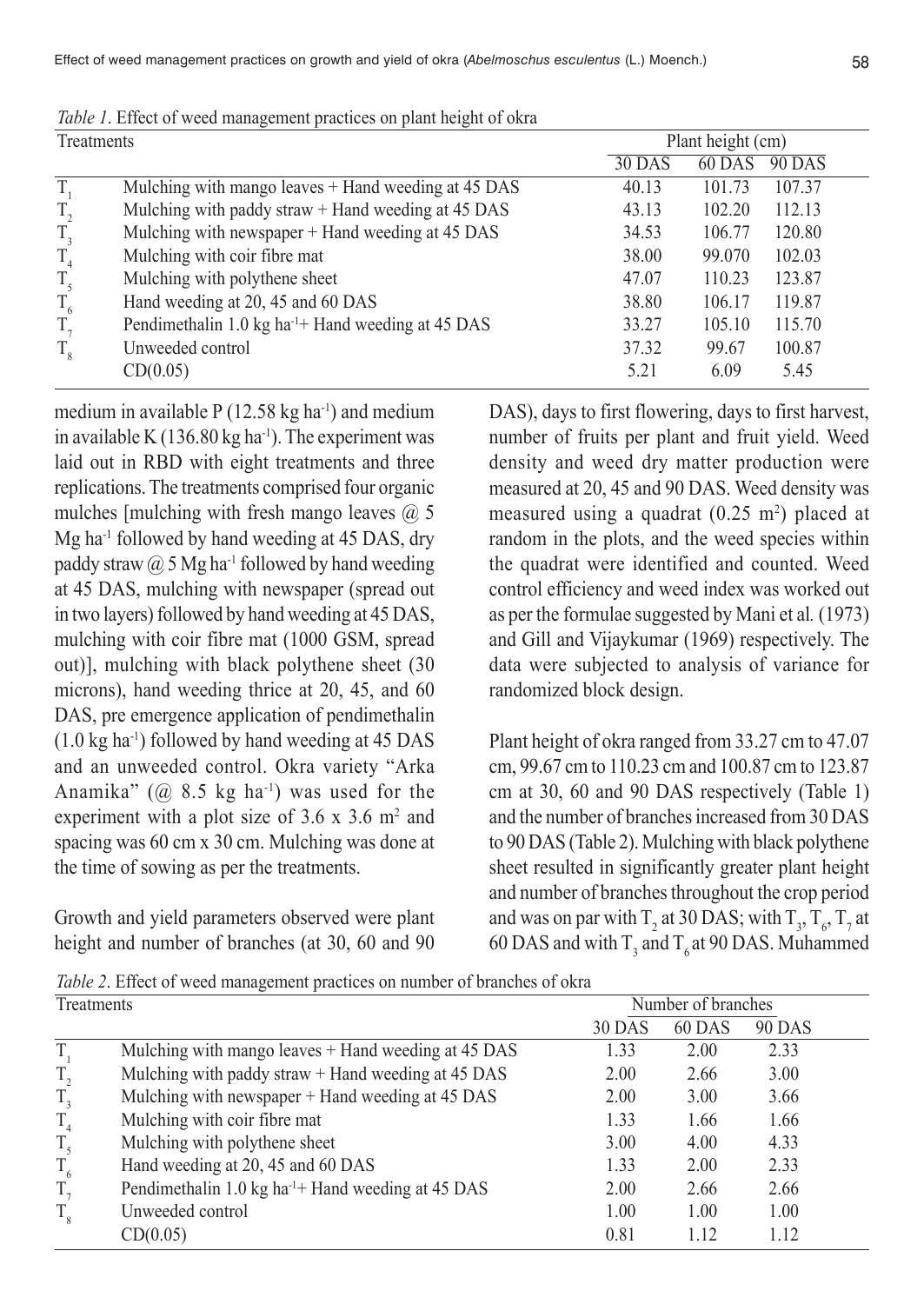(2015) reported improvement in height and number of branches of okra plants grown under polythene mulches. Among organic mulches, paddy straw recorded greater plant height at 30 and 60 DAS. At 60 DAS it was on par with newspaper mulching. At 90 DAS, coir fibre mat mulching and unweeded control treatments recorded the lowest heights. Number of branches in hand weeded and mango leaf mulched plots were more or less the same. Unweeded control plot recorded the least height and number of branches throughout the crop period, may be due to severe infestation of weeds in this treatment. As suggested by Usman et al. (2005), reduction in plant height may occur due to severe crop weed competition.

In all the treatments except unweeded control and mulching with coir fibre mat, flowering started by 36th day after sowing (Table 3). Plants in unweeded control treatment took more number of days for first flowering (43 DAS) and harvesting (48 DAS). The plants mulched with coir fibre mat took 38.33 days for first flowering and 43 days for first harvest. Higher weed count and dry matter production in these treatments throughout the crop growth period might have influenced the flowering and fruiting characteristics (Table 4). Similar findings were reported earlier by Olabode et al. (2007). According to them, plants in weedy check took more number of days for flowering because of higher competition from weeds. Black polythene mulching, hand weeding and pre emergence spraying of pendimethalin were the best treatments, with regard to number of days to harvest.

Number of fruits produced per plant (Table 3) was significantly higher in black polythene sheet (12 nos.). Mulching with newspaper and paddy straw, and hand weeding were the next best treatments with regard to number of fruits per plant. Unweeded control plots recorded the lowest number of fruits (5 nos.). Similarly, plants mulched with black polythene sheet and plants with heavy weed infestation (unweeded control), gave highest and lowest number of harvests (Table 3). Except for mulching with coir fibre mat, all other treatments with mulching were uniform with respect to number of harvests. Arin and Ankara (2001) reported that polyethylene mulching was useful for encouraging crop development during initial stages of plant growth, resulting in early harvest and high total yield.

Weed management practices significantly influenced the yield of okra as is evident from the data presented in Table 3. Black polythene mulching resulted in the highest yield  $(14.58 \text{ Mg} \text{ ha}^{-1})$ . Among organic mulches, mulching with paddy straw (11.16  $Mg$  ha<sup>-1</sup>) and newspaper (11.01 Mg ha<sup>-1</sup>) were best treatments for yield. Positive influence of paddy straw mulching and paper mulching on yield of okra was reported by many workers (Muhammed, 2015; Dutta et al*.,* 2016). Yield with coir fibre mat mulching was very low compared to other weeded

| Treatments |                                                                | Days to Days to No. of |       |       | No. of | Yield                              |
|------------|----------------------------------------------------------------|------------------------|-------|-------|--------|------------------------------------|
|            |                                                                | first                  | first |       |        | fruits per harvests $(Mg ha^{-1})$ |
|            |                                                                | flowering harvest      |       | plant |        |                                    |
| T.         | Mulching with mango leaves + Hand weeding at 45 DAS            | 36.66                  | 42.00 | 9.46  | 9.00   | 9.03                               |
| $T_{2}$    | Mulching with paddy straw $+$ Hand weeding at 45 DAS           | 36.66                  | 42.00 | 10.20 | 9.00   | 11.16                              |
| $T_{3}$    | Mulching with newspaper + Hand weeding at 45 DAS               | 36.33                  | 41.66 | 10.60 | 9.00   | 11.01                              |
| $T_{4}$    | Mulching with coir fibre mat                                   | 38.33                  | 43.00 | 7.60  | 4.66   | 5.30                               |
| $T_{5}$    | Mulching with polythene sheet                                  | 36.00                  | 41.00 | 12.26 | 10.33  | 14.58                              |
| $T_{6}$    | Hand weeding at 20, 45 and 60 DAS                              | 36.33                  | 41.33 | 10.46 | 9.00   | 10.69                              |
| $T_{\tau}$ | Pendimethalin 1.0 kg ha <sup>-1</sup> + Hand weeding at 45 DAS | 35.66                  | 40.66 | 9.60  | 9.00   | 10.07                              |
|            | Unweeded control                                               | 43.66                  | 48.00 | 5.26  | 4.33   | 1.12                               |
| CD(0.05)   |                                                                | 1.00                   | 1.65  | 0.76  | 0.60   | 0.89                               |

*Table 3*. Effect of weed management practices on yield attributes and yield of okra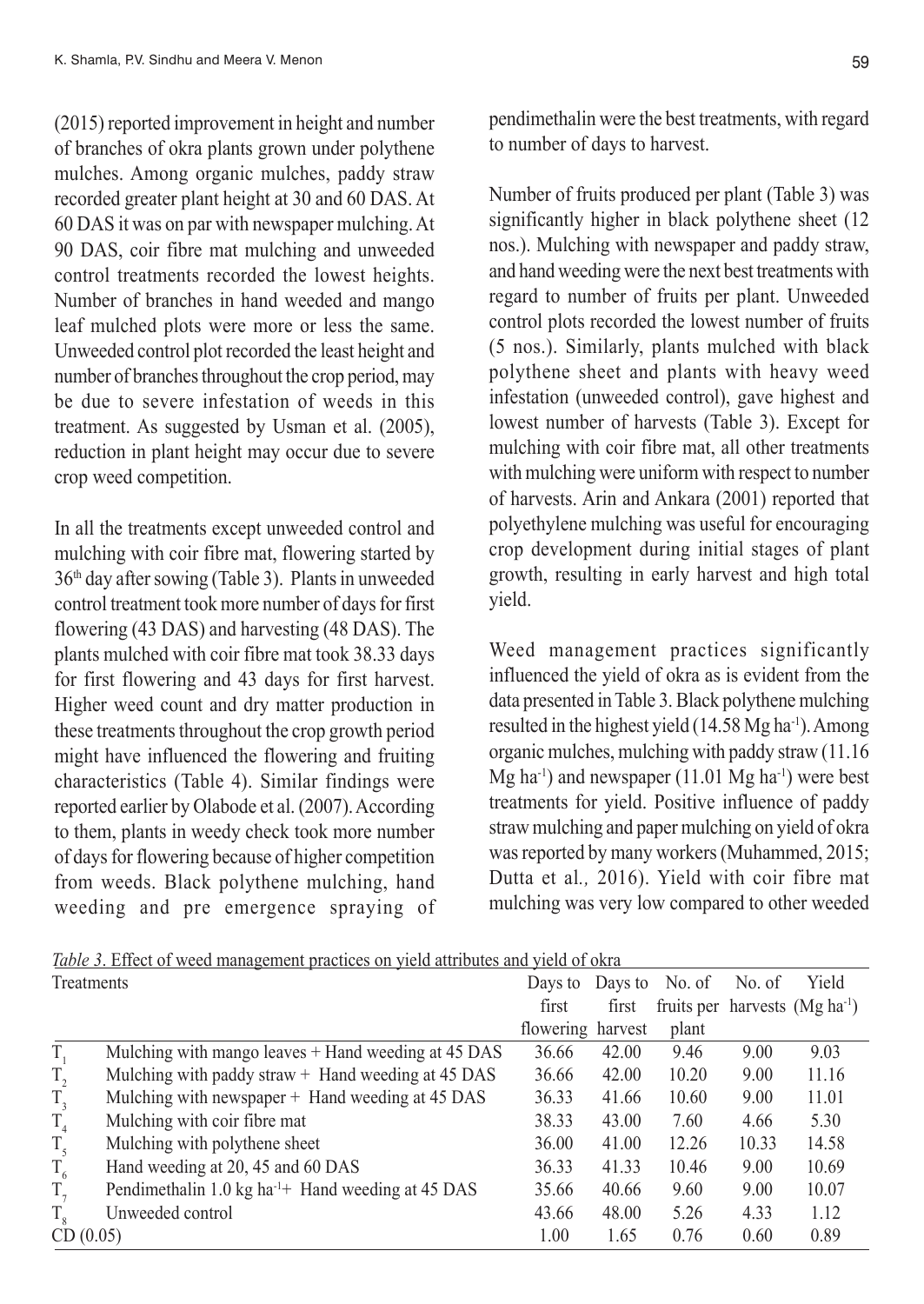| <i>ruote</i> 7. Entere of weed management praetices in own on weed count and ary weight at 20, 19 and 70 Br to<br>Treatments |                                        | Weed count $(N_0, m^2)$ |          |               | Weed dry weight $(g m^{-2})$      |  |  |
|------------------------------------------------------------------------------------------------------------------------------|----------------------------------------|-------------------------|----------|---------------|-----------------------------------|--|--|
|                                                                                                                              |                                        | 20 DAS                  | 45 DAS   | <b>90 DAS</b> | 20 DAS<br>45 DAS<br><b>90 DAS</b> |  |  |
| $T_{1}$                                                                                                                      | Mulching with mango leaves +           | 12.99*                  | 12.71    | 10.15         | 3.87<br>13.85<br>10.70            |  |  |
|                                                                                                                              | HW 45 DAS                              | (168.67)                | (162.67) | (110.67)      | (192.00)<br>(14.69)<br>(116.67)   |  |  |
| $T_{2}$                                                                                                                      | Mulching with paddy straw +            | 11.25                   | 9.68     | 9.74          | 3.63<br>8.70<br>8.44              |  |  |
|                                                                                                                              | HW 45 DAS                              | (126.67)                | (94.00)  | (95.00)       | (78.10)<br>(72.00)<br>(12.75)     |  |  |
| $T_{3}$                                                                                                                      | Mulching with newspaper +              | 6.75                    | 7.81     | 7.29          | 4.02<br>2.83<br>7.62              |  |  |
|                                                                                                                              | HW 45 DAS                              | (45.33)                 | (66.67)  | (53.33)       | (16.87)<br>(58.55)<br>(7.64)      |  |  |
| $\mathrm{T}_4$                                                                                                               | Mulching with                          | 16.05                   | 17.05    | 13.81         | 19.07<br>21.25<br>5.26            |  |  |
|                                                                                                                              | coir fibre mat                         | (260.33)                | (291.33) | (192.00)      | (27.18)<br>(453.25)<br>(366.67)   |  |  |
| $T_{\zeta}$                                                                                                                  | Mulching with                          | 1.39                    | 1.61     | 3.43          | 5.40<br>1.74<br>3.01              |  |  |
|                                                                                                                              | polythene sheet                        | (1.67)                  | (2.67)   | (12.00)       | (3.09)<br>(9.10)<br>(29.48)       |  |  |
| $T_{6}$                                                                                                                      | Hand weeding at                        | 21.25                   | 6.35     | 9.06          | 4.65<br>8.63<br>5.46              |  |  |
|                                                                                                                              | 20, 45 and 60 DAS                      | (452.00)                | (41.00)  | (82.67)       | (29.65)<br>(22.43)<br>(74.93)     |  |  |
| $T_{7}$                                                                                                                      | Pendimethalin 1.0 kg ha <sup>-1+</sup> | 4.27                    | 6.56     | 10.07         | 8.49<br>2.85<br>8.73              |  |  |
|                                                                                                                              | HW 45 DAS                              | (18.33)                 | (44.00)  | (102.67)      | (72.47)<br>(8.00)<br>(77.66)      |  |  |
| $T_{8}$                                                                                                                      | Unweeded                               | 23.01                   | 18.74    | 16.64         | 21.93<br>23.02<br>5.59            |  |  |
|                                                                                                                              | control                                | (533.33)                | (355.00) | (277.33)      | (531.07)<br>(30.73)<br>(485.79)   |  |  |
|                                                                                                                              | CD(0.05)                               | 2.06                    | 2.45     | 1.41          | 2.428<br>2.263<br>0.973           |  |  |

*Table 4.* Effect of weed management practices in okra on weed count and dry weight at 20, 45 and 90 DAS.

 $\overline{\text{A}}$  x+0.5 transformed values, original values are given in parenthesis

treatments  $(5.30 \text{ Mg} \text{ ha}^{-1})$ . Higher weed growth noticed in coir fibre mat might have influenced crop growth adversely and finally, yield. The fruit yield from hand weeded plots and plots with pre emergence application of herbicide were statistically at par  $(10.70$  and  $10.07$  Mg ha<sup>-1</sup>). The unweeded control plot recorded the lowest fruit yield of 1.12  $Mg$  ha<sup>-1</sup> which was 13.46 tons less than the best yielding treatment. Compared to traditional hand weeding and pre emergence application of pendimethalin, weed management by polythene mulching gave 3.88 and 4.51 tons more yield per hectare respectively.

Weeds found in the experimental field were typical upland weeds. The main grass weeds observed in the field were *Digitaria ciliaris* and *Panicum maximum*. The broad leaf weeds were *Cleome burmanii, Euphorbia geniculata, Borreria hispida, Phyllanthus amara, Sida acuta,* and *Alternanthera bettzickiana.* No sedges were noticed during the crop period.

Lowest weed count and dry matter production were observed on mulching with black polythene sheet throughout the growth period (Table 4). The superiority of black polythene sheet in suppression of weed growth was also reported by Aniekwe (2013). Pre emergence application of pendimethalin  $(a)$  1.0 kg ha<sup>-1</sup> was the next best treatment at 20 DAS and thereafter the count and dry weights increased, indicating reduced suppression of weeds. Similar finding was reported by Muhammed (2015). Among different organic mulches, newspaper mulching was superior in controlling weeds and recorded lower weed count and dry weight. As per Munn (1992), mulching with newspaper resulted in better control of weeds than straw mulch and bare soil. Mulching with coir fibre mat recorded a higher weed count and dry weight due to emergence of weeds through the holes of coir fibre mat. Since initial observations on weed count and dry matter production were taken before first hand weeding, the hand weeding treatment  $(T_6)$  recorded higher values for these parameters.

Black polythene mulching recorded high weed control efficiency (WCE) of more than 90% throughout the growth period (Table 5). Among organic mulches, newspaper mulching had higher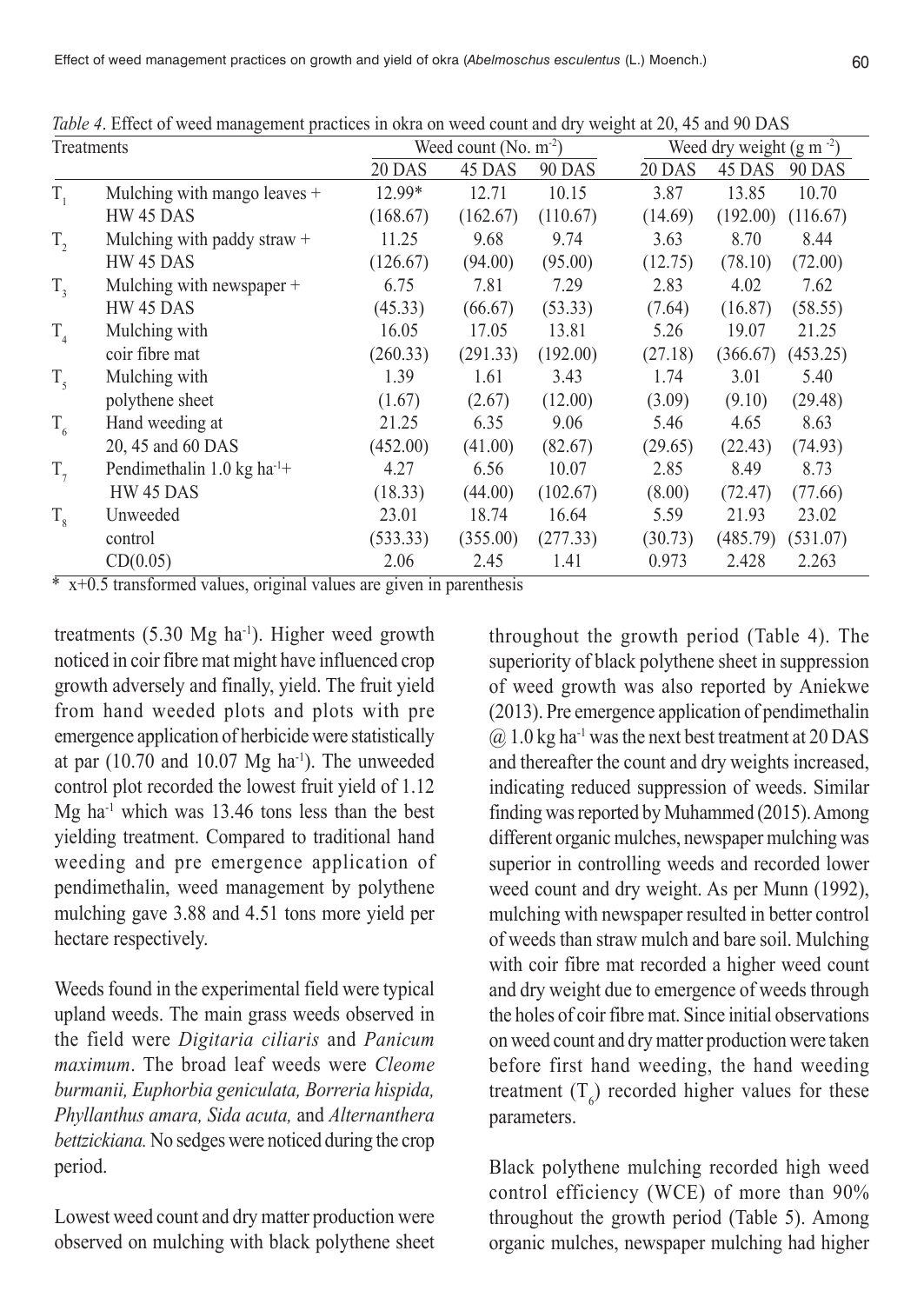| Treatments |                                                  | Weed control efficiency $(\% )$ |        |               | Weed index $(\% )$ |  |
|------------|--------------------------------------------------|---------------------------------|--------|---------------|--------------------|--|
|            |                                                  | 20 DAS                          | 45 DAS | <b>90 DAS</b> |                    |  |
| T.         | Mulching with mango leaves +HW 45 DAS            | 25.49                           | 54.75  | 55.31         | 37.98              |  |
| $T_{2}$    | Mulching with paddy straw $+$ HW 45 DAS          | 34.90                           | 40.84  | 66.63         | 23.42              |  |
| $T_{3}$    | Mulching with newspaper + HW 45 DAS              | 79.34                           | 98.01  | 79.75         | 24.47              |  |
| $T_{4}$    | Mulching with coir fibre mat                     | 13.60                           | 10.68  | 13.11         | 63.61              |  |
| $T_{5}$    | Mulching with polythene sheet                    | 95.67                           | 98.06  | 93.14         | 0.00               |  |
| $T_{6}$    | Hand weeding at 20, 45 and 60 DAS                | 17.24                           | 95.09  | 85.60         | 26.59              |  |
| $T_{\tau}$ | Pendimethalin 1.0 kg ha <sup>-1+</sup> HW 45 DAS | 85.20                           | 85.15  | 79.91         | 30.89              |  |
| $T_{8}$    | Unweeded control                                 | 0.00                            | 0.00   | 0.00          | 92.35              |  |
|            | CD(0.05)                                         | 9.93                            | 14.63  | 10.67         | 5.05               |  |

*Table 5*. Effect of weed management practices in okra on weed control efficiency and weed index

WCE during the entire growth period. At 20 DAS, WCE was higher in polythene mulched plots followed by pre emergence application of pendimethalin. At 45 and 90 DAS, polythene mulching, hand weeding, pendimethalin and newspaper mulching had higher WCE than other treatments. Sultana et al*.* (2008) had also reported a WCE of 87% with pre emergence application of pendimethalin followed by two hand weedings. Mulching with mango leaves and paddy straw gave comparatively better WCE during the duration of the crop.

Mulching with black polythene resulted in lowest weed index. Among organic mulches mulching with newspaper, paddy straw and mango leaves recorded lower values of weed index (Table 5). As reported by Muhammed et al. (2015), better weed management in okra could be achieved by organic

mulching, thereby increasing crop yield. Hand weeding and pre emergence application of pendimethalin also recorded lower weed indices showing the effectiveness of the treatments in reducing crop weed competition and increasing yield.

The highest B:C ratio of 3.02 was obtained for black polythene sheet mulch (Table 6). Mulching with newspaper recorded a B:C ratio of 2.49 which was the next best treatment. The B:C ratio for herbicidal weed management was 2.46, whereas that for hand weeding was 2.26. Weed management by application of straw as mulch also gave better B:C ratio of 2.22.

Yield from plots with paddy straw and newspaper mulching followed by one hand weeding at 45 DAS was statistically at par with hand weeding three

| Table 6. Effect of treatments on Benefit: Cost ratio |                                                  |                     |         |       |  |  |
|------------------------------------------------------|--------------------------------------------------|---------------------|---------|-------|--|--|
| Treatments                                           |                                                  | Cost of cultivation | Income  | B:C   |  |  |
|                                                      |                                                  | (Rs/ha)             | (Rs/ha) | ratio |  |  |
| T.                                                   | Mulching with mango leaves +HW 45 DAS            | 134659              | 270900  | 2.01  |  |  |
| $T_{2}$                                              | Mulching with paddy straw + HW 45 DAS            | 150951              | 334800  | 2.22  |  |  |
| $T_{3}$                                              | Mulching with newspaper + HW 45 DAS              | 132651              | 330300  | 2.49  |  |  |
| T <sub>4</sub>                                       | Mulching with coir fibre mat                     | 414299              | 159000  | 0.38  |  |  |
| $T_{\zeta}$                                          | Mulching with polythene sheet                    | 144799              | 437400  | 3.02  |  |  |
| $T_{6}$                                              | Hand weeding at 20, 45 and 60 DAS                | 141817              | 320700  | 2.26  |  |  |
| $T_{\tau}$                                           | Pendimethalin 1.0 kg ha <sup>-1+</sup> HW 45 DAS | 122644              | 302100  | 2.46  |  |  |
| $T_{\circ}$                                          | Unweeded control                                 | 107224              | 33600   | 0.31  |  |  |

 $*$  Labour charges (Men – Rs. 449/day and Women- Rs. 349/day)

\* Cost of black polythene sheet – Rs.  $6.10/m^2(100\%$  coverage of field)

\* Cost of coir fibre mat – Rs.  $30/m^2$ 

\* Cost of pendimethalin – Rs.470/L

\* Sale price of okra – Rs. 30/kg